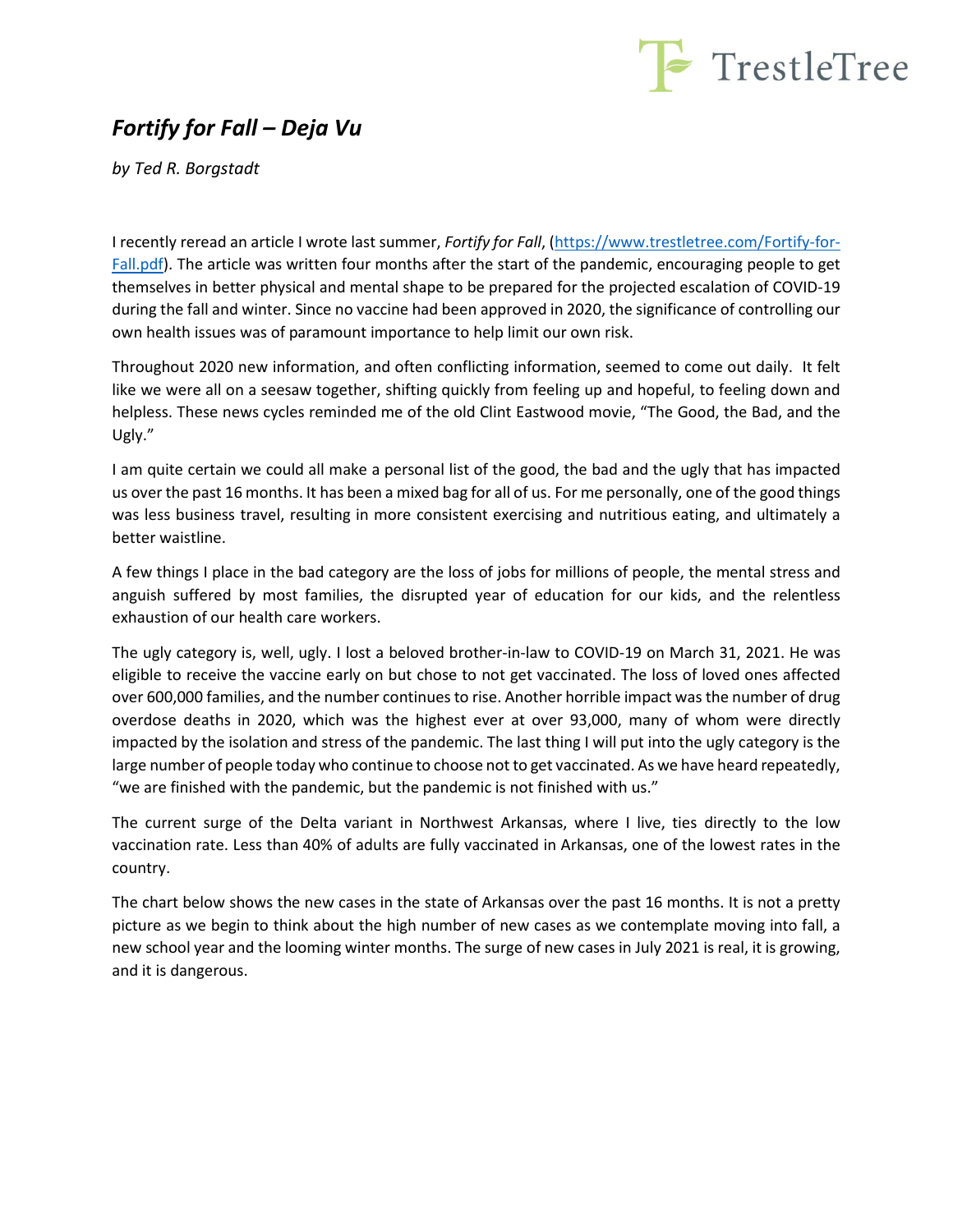

The second chart compares COVID data for new cases, active cases, and hospitalization for a single day in 2020 vs 2021: July 22, 2020 vs. July 22, 2021.

## Covid in Arkansas, a year ago

One way to gauge what's going on with the covid pandemic is to look at statistics today versus a year ago.

|                                              | 7/22/20 | 7/22/21                          | <b>Difference</b> |
|----------------------------------------------|---------|----------------------------------|-------------------|
| <b>New cases</b>                             | 591     | 1,860                            | 1.269             |
| <b>Active cases</b>                          | 6,876   | 12,779                           | 5,903             |
| <b>Hospitalized</b>                          | 474     | 849                              | 375               |
| <b>SOURCE: Arkansas Department of Health</b> |         | <b>Arkansas Democrat-Gazette</b> |                   |